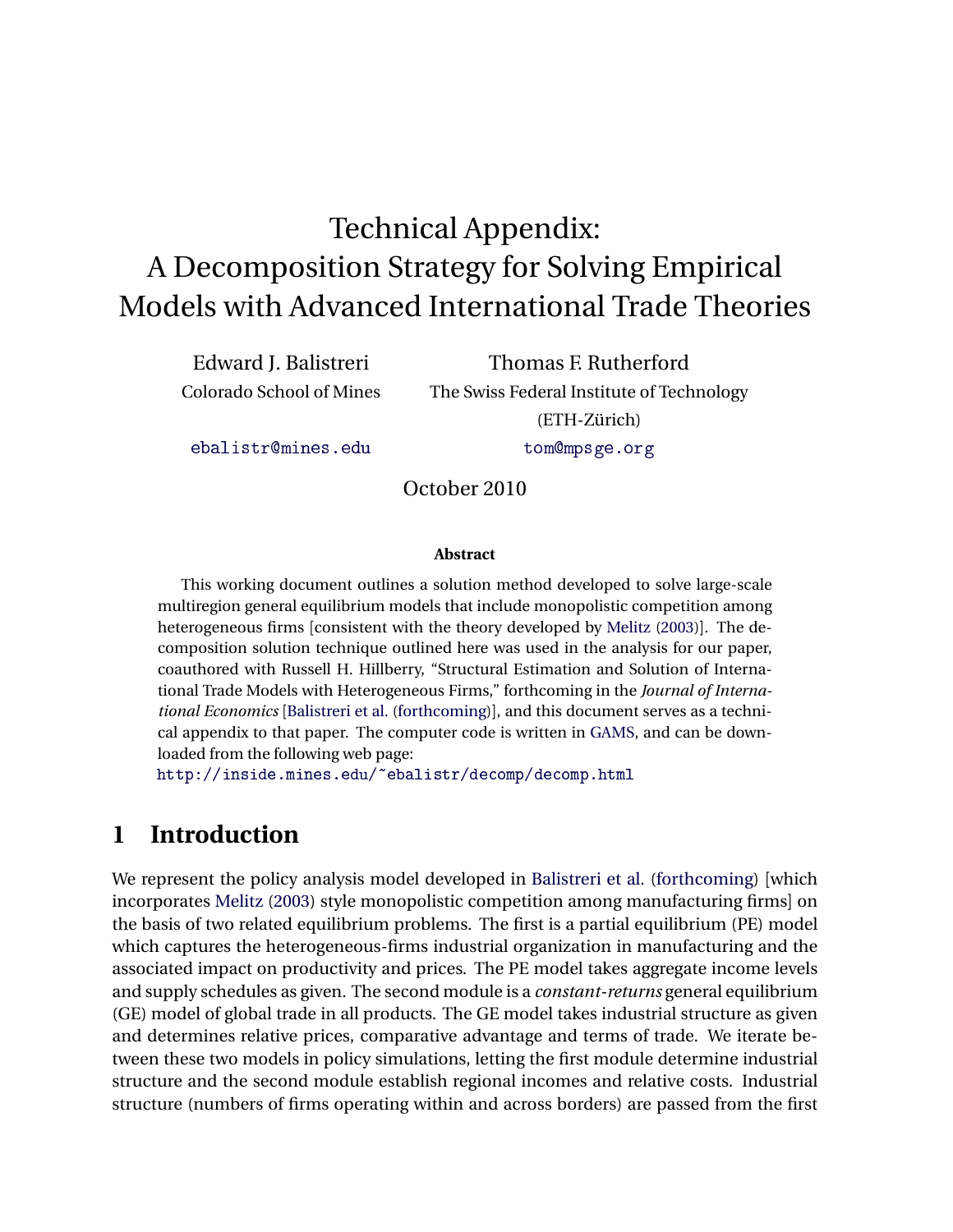#### <span id="page-1-0"></span>Figure 1: A Decomposition Algorithm



module to the second whereas the structure of aggregate demand (income levels and supply prices) are passed back from the GE module to the PE module. Once the models are mutually consistent we have a solution to the multiregion general equilibrium with heterogeneous manufacturing firms. The four steps involved in the solution algorithm are depicted in Figure [1.](#page-1-0)

In most policy modeling exercises, applied economists prefer to work with integrated equilibrium models formulated as systems of equations in which prices and quantities are determined simultaneously. Indeed, the mixed complementarity format, in which we solve both the GE and PE modules, is particularly attractive as an integrated framework in which complementary slackness conditions, e.g. activity analysis, can be readily incorporated along with conventional neoclassical production functions. In the present application, however, dimensionality and out-of-equilibrium non-convexities argue strongly in favor of decomposition. When we solve the industrial organization model on a market by market basis, we avoid dealing with excessively high dimensionalities which otherwise arise when there are large numbers of both goods and markets. In addition, we find that decomposition leads to a significant improvement in robustness of the solution method.

The Melitz model incorporates two types of non-convexity. The first is the conventional interaction of prices, quantities, and incomes. Income effects are the source of most of the difficulties in proving convergence for complementarity algorithms [[Mathiesen](#page-9-2) [\(1987\)](#page-9-2)]. The second non-convexity is associated with the Dixit-Stiglitz aggregation and productivity effects. While it is possible to solve general equilibrium models including Dixit-Stiglitz effects [[Markusen](#page-9-3) [\(2002\)](#page-9-3)], it is well known that even small instances of the problem class can be extremely difficult. Our decomposition approach seems to avoid these computational difficulties by a *divide-and-conquer* strategy in which income effects are handled in one submodule and productivity effects in a second module.

In the following section we present the [Melitz](#page-9-0) [\(2003\)](#page-9-0) theory as it applies in [Balistreri et al.](#page-9-1)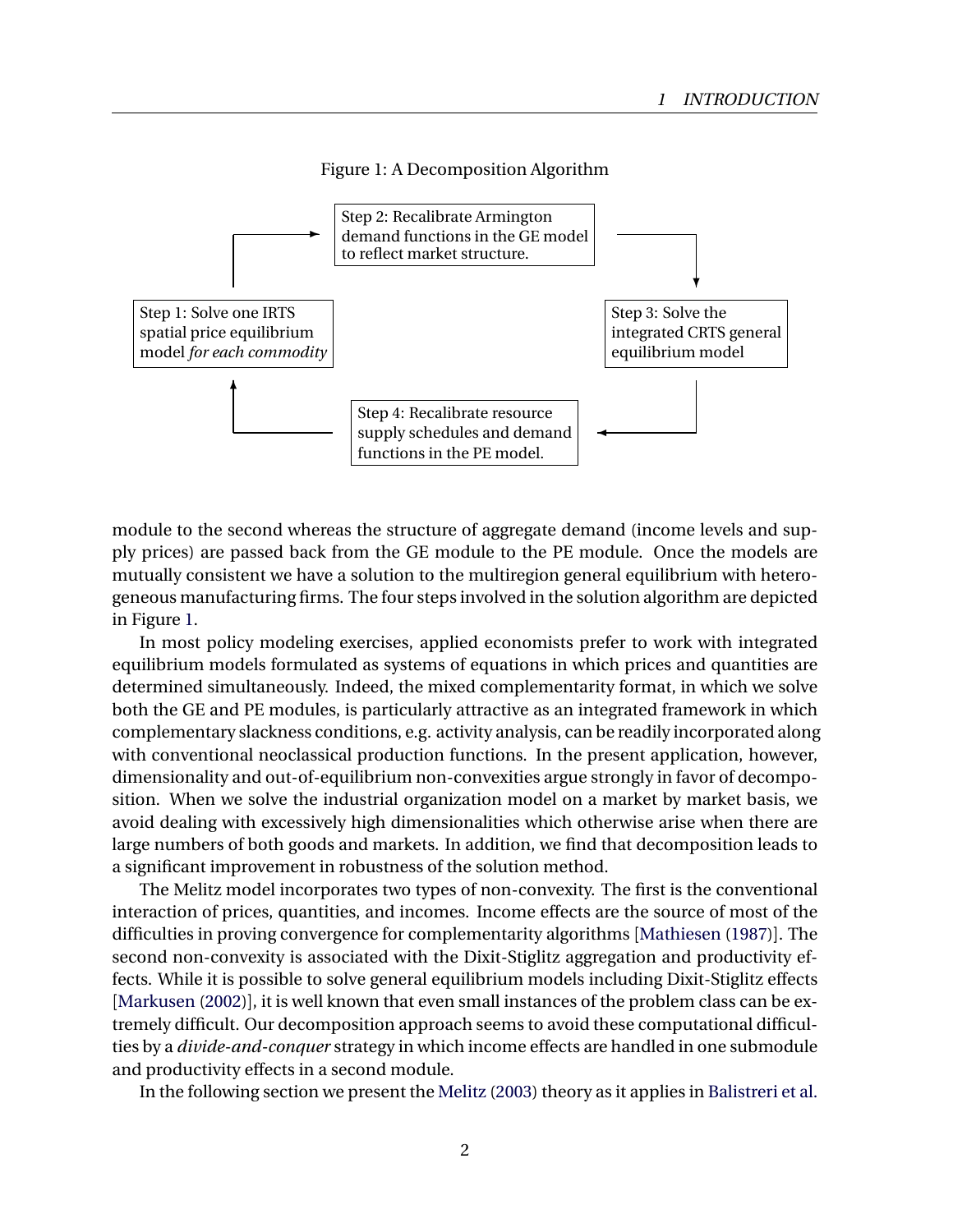[\(forthcoming\)](#page-9-1), and in Section 3 we develop the solution method.

# **2 Theory**

Consumers have Cobb-Douglas utility over commodity bundles which are defined as constantelasticity-of-substitution (CES) aggregates of differentiated products. Firms pay a fixed cost of entry. Entrants receive a random productivity draw. Firms with sufficiently low productivity draws exit, and the remaining firms produce with a technology exhibiting increasing returns to scale. Trade costs include *ad valorem* iceberg costs, revenue-generating tariffs, and a fixed cost of entering each market. Firms with higher levels of productivity will be able to profitably serve more markets. The model is simplified by isolating the characteristics and behavior of the average firm participating in each bilateral market. [Melitz](#page-9-0) [\(2003\)](#page-9-0) develops the critical links between the average and marginal firms, and shows how average firm characteristics relate to consumer utility.

### **2.1 Demand**

Consumers in region  $s \in R$  are assumed to have Cobb-Douglas preferences over composites from different sectors,  $A_k$ , where the sector is indexed by k and  $\alpha_k$  is the expenditure share;

$$
U_s = \prod_k (A_{ks})^{\alpha_k}.
$$
 (1)

We drop the industry index at this point and isolate the Dixit-Stiglitz composite of manufactured goods consumed in region *s*,

$$
A_s = \left[\sum_r \int_{\omega_{rs} \in \Omega_r} q_s(\omega_{rs})^\rho d\omega_{rs}\right]^{\frac{1}{\rho}}, \qquad (2)
$$

where  $\omega_{rs}$  indexes the differentiated products sourced from region  $r \in R$  (and  $\Omega_r$  is the set of goods produced in *r*). Substitution across the products is indicated by  $\rho = 1 - 1/\sigma$ , where  $\sigma$ is the constant elasticity of substitution. The dual price index, *P<sup>s</sup>* , is given by

$$
P_s = \left[\sum_r \int_{\omega_{rs}\in\Omega_r} p_s(\omega_{rs})^{1-\sigma} d\omega_{rs}\right]^{\frac{1}{1-\sigma}}.
$$
 (3)

Defining this in terms of the average variety's price,  $\tilde{p}_{rs}$ , we have

<span id="page-2-0"></span>
$$
P_s = \left[\sum_r N_{rs} \tilde{p}_{rs}^{1-\sigma}\right]^{1/(1-\sigma)}
$$
\n(4)

where  $N_{rs}$  is the number of varieties shipped from  $r$  to  $s$ . [Melitz](#page-9-0) [\(2003\)](#page-9-0) obtains this simplification by noting that  $\tilde{p}_{rs}$  is the price set by a small firm with the CES weighted average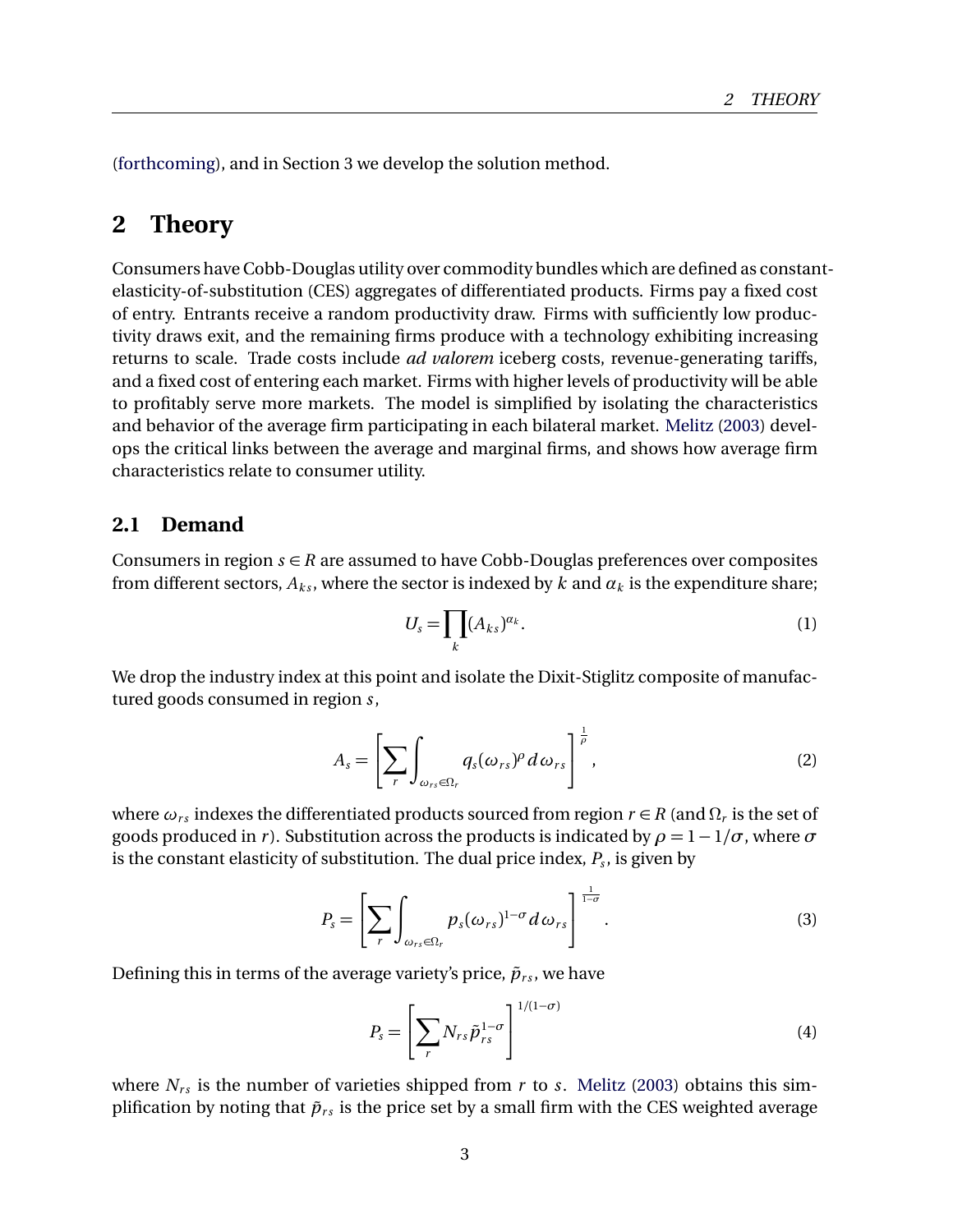productivity  $\tilde{\varphi}_{rs}.$  Demand for the average variety to be shipped from  $r$  to  $s$  at a gross of trade and tax price of  $\tilde{p}_{rs}$  is

<span id="page-3-2"></span>
$$
\tilde{q}_{rs} = \frac{\alpha E_s}{P_s} \left(\frac{P_s}{\tilde{p}_{rs}}\right)^{\sigma} \tag{5}
$$

where  $E_s$  is the value of total expenditures in region  $s$ .<sup>[2](#page-3-1)</sup>

#### **2.2 Firm-level environment**

We assume a single composite input price, *c<sup>r</sup>* , associated with all fixed or marginal costs of manufacturing in region *r* . In application, we adopt an upstream Cobb-Douglas technology for generating the composite input. This is represented by a cost function of the form

<span id="page-3-3"></span>
$$
c_r = (P_r^E)^{\beta_r^E} \prod_j (w_{jr})^{\beta_{jr}},
$$
\n(6)

where the  $w_{jr}$  are the prices of the factor inputs and  $P_r^E$  is the price of the composite intermediate input. Constant returns in the technology for forming the composite input indicates that the sum of the share parameters, the *β*, equals one.

Operating firms in a given market use the composite input to cover both fixed-operating and marginal costs, but firms also face an *entry* cost. The entry cost entitles the firm to a productivity draw. If the productivity draw is sufficiently high the firm will operate profitably. Let  $f_r^e$  indicate the entry cost (in composite-input units), and let  $M_r$  denote the number of entered firms in region *r*. Then each of the  $M_r$  firms incur the nominal entry payment  $c_r f_r^e$ , although this payment is spread across time (as there is a nonzero probability that the firm will survive beyond the current period).

Now consider the input technology for a firm from region *r* that finds it profitable to sell into market *s*. Let  $f_{rs}$  indicate the recurring fixed cost of operating on the *r*-*s* link, and let  $\varphi$ represent the firm-specific measure of productivity. A firm supplying *q* units to *s* uses

$$
f_{rs}+\frac{q}{\varphi}
$$

units of inputs. Higher productivity (higher  $\varphi$ ) indicates lower marginal cost.

Once a firm incurs the *entry* cost,  $f_r^e$ , it is sunk and has no bearing on the firm's decision to operate in a given bilateral market. The profits earned by infra-marginal firms in the bilateral

$$
\tilde{\varphi}_{rs} = \left[ \int_0^\infty \varphi_{rs}^{\sigma-1} \mu_{rs}(\varphi_{rs}) d\varphi_{rs} \right]^{\frac{1}{\sigma-1}},
$$

where  $\mu_{rs}(\varphi_{rs})$  is the distribution of productivities of each of the  $N_{rs}$  firms.

<span id="page-3-0"></span><sup>&</sup>lt;sup>1</sup>The weighted average productivity is given by

<span id="page-3-1"></span><sup>&</sup>lt;sup>2</sup> One problem we face in reconciling the empirical model with the established theory is the discrepancy between gross expenditures and value added, because of intermediate inputs. To simplify we assume that intermediate inputs are purchases of the aggregate consumption commodity. Gross expenditures, *E<sup>s</sup>* , less the value of intermediate inputs (to all industries) equals regional income.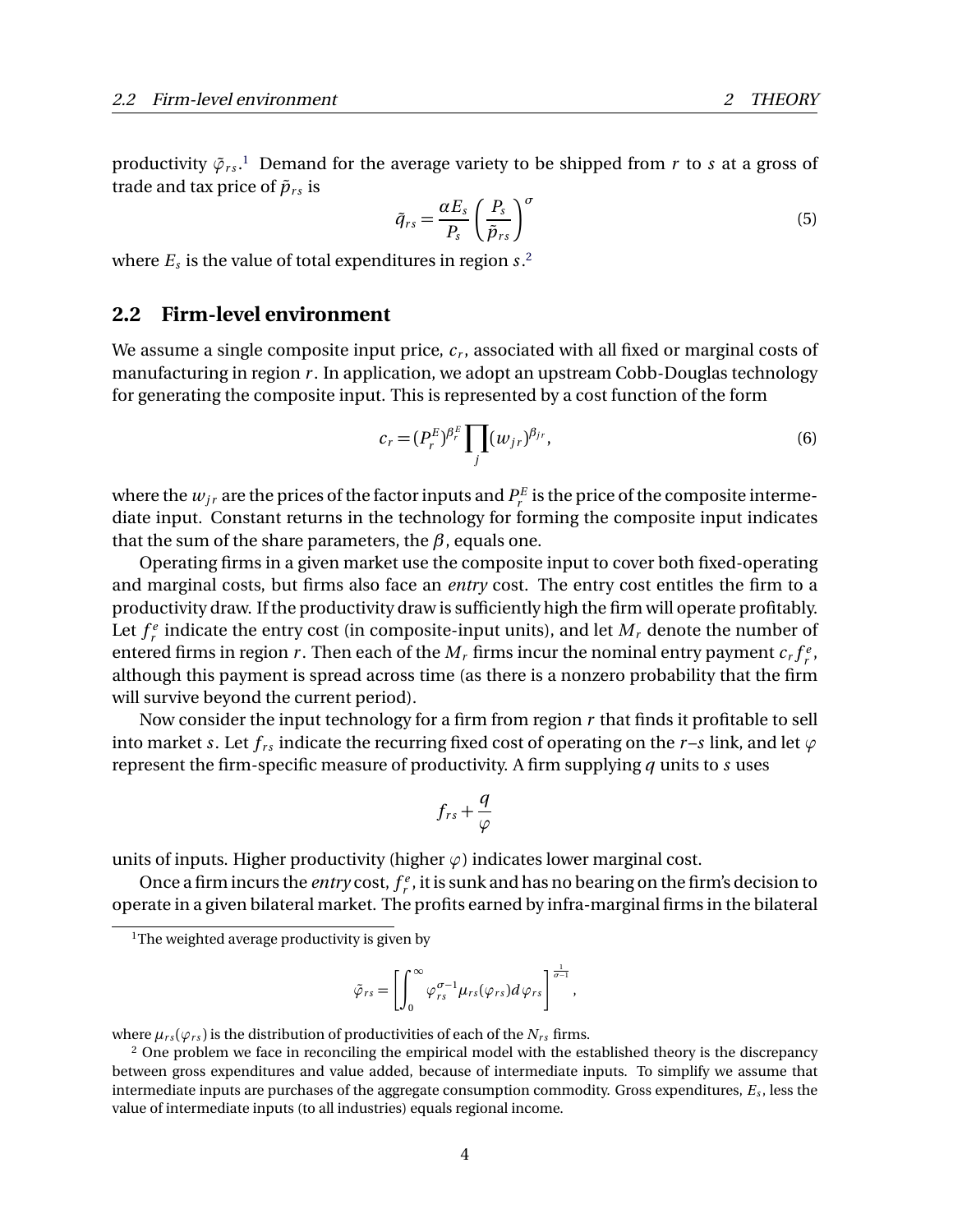markets do, however, give firms the incentive to incur the entry cost in the first place. There is no restriction on the markets that can be served by a given member of *M<sup>r</sup>* . If a firm's productivity is high enough such that it is profitable to operate in multiple markets it can replicate itself, maintaining the same marginal cost but incurring the fixed operating cost,  $f_{rs}$ , for each of the *s* markets it serves.

The small firms, facing constant-elasticity demand for their differentiated products, follow the usual optimal markup rule. Let  $τ_{rs}$  indicate the *iceberg* transport-cost factor, and let  $t_{rs}$  indicate the tariff. Focusing on the average firm (with productivity draw  $\tilde{\varphi}_{rs}$ ) shipping from *r* to *s*, optimal (gross) pricing is given by

<span id="page-4-1"></span>
$$
\tilde{p}_{rs} = \frac{c_r \tau_{rs} (1 + t_{rs})}{\rho \tilde{\varphi}_{rs}}.
$$
\n(7)

#### **2.3 Operation, Entry, and the Average Firm**

We assume that each of the  $M_r$  firms choosing to incur the entry cost receive their firmspecific productivity draw *ϕ* from a Pareto distribution with probability density

$$
g(\varphi) = \frac{a}{\varphi} \left(\frac{b}{\varphi}\right)^a; \tag{8}
$$

and cumulative distribution

$$
G(\varphi) = 1 - \left(\frac{b}{\varphi}\right)^a,\tag{9}
$$

where *a* is the shape parameter and *b* is the minimum productivity.

Considering the fixed cost of operating,  $f_{rs}$ , on the  $r-s$  link there will be some level of productivity,  $\varphi^*_{rs}$ , at which operating profits are zero. All firms drawing a  $\varphi$  above  $\varphi^*_{rs}$  will serve the *s* market, and firms drawing a  $\varphi$  below  $\varphi_{rs}^*$  will not. A firm drawing  $\varphi_{rs}^*$  is the marginal firm from *r* supplying region *s*. This leads us to the fundamental condition which determines the number of operating firms in a given market,  $N_{rs}$ . Let  $r(\varphi) = p(\varphi)q(\varphi)$  indicate the gross-of-tariff firm revenues as a function of the draw  $\varphi$ . Zero profits for the marginal firm requires

<span id="page-4-0"></span>
$$
c_r f_{rs} = \frac{r(\varphi_{rs}^*)}{\sigma(1+t_{rs})}.
$$
\n(10)

We would like, however, to define this condition in terms of the average operating firm rather than the marginal firm.

Following [Melitz](#page-9-0) [\(2003\)](#page-9-0) we define  $\tilde{\varphi}$  as the productivity of a firm pricing at  $\tilde{p}$ , such that our simplification in equation [\(4\)](#page-2-0) is consistent. The probability that a firm will operate is 1 −*G* (*ϕ*<sup>∗</sup> ), so we find the CES weighted average productivity,

$$
\tilde{\varphi}_{rs} = \left[ \frac{1}{1 - G(\varphi_{rs}^*)} \int_{\varphi_{rs}^*}^{\infty} \varphi^{\sigma - 1} g(\varphi) d\varphi \right]^{\frac{1}{\sigma - 1}}.
$$
\n(11)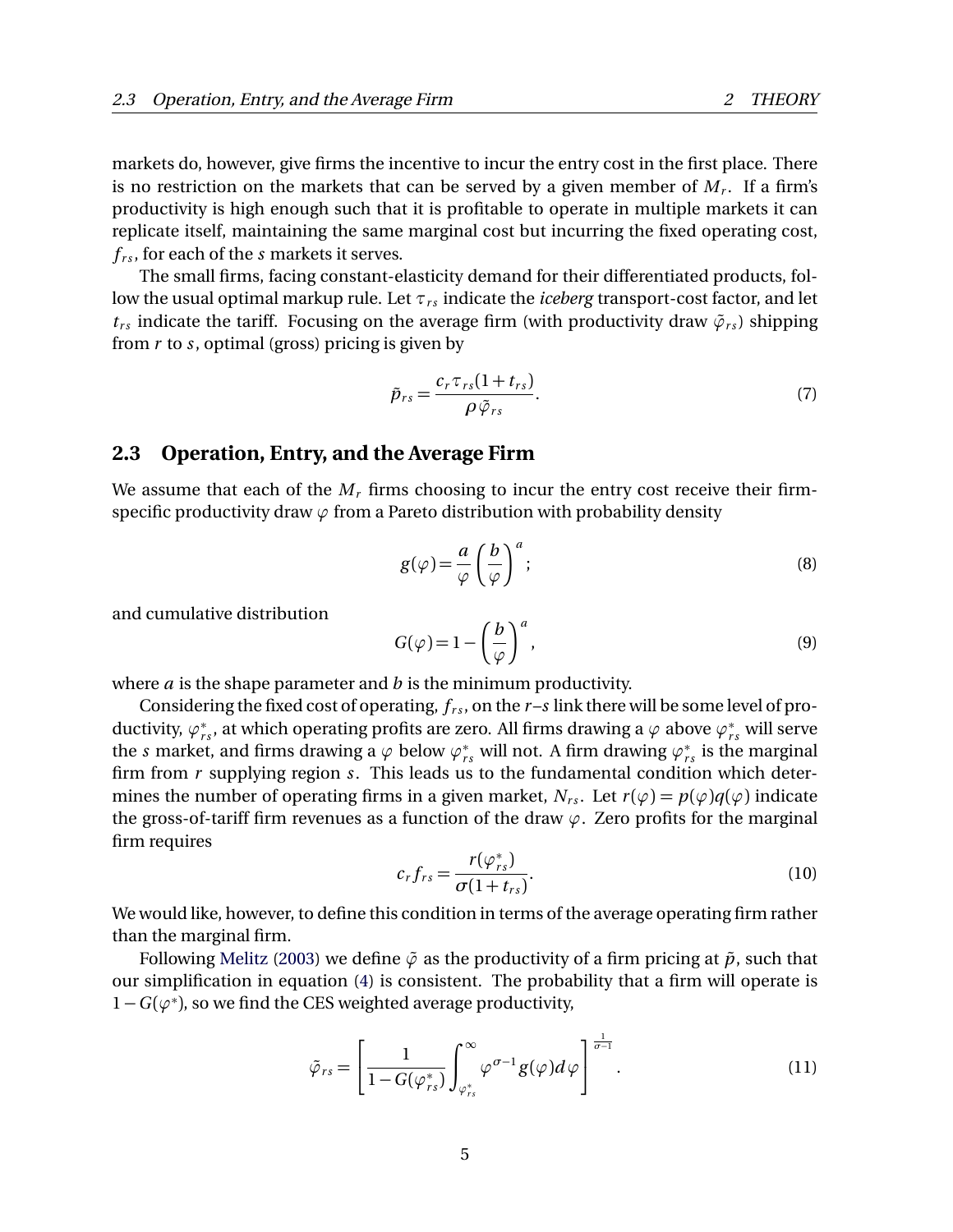Using the Pareto distribution this becomes

<span id="page-5-0"></span>
$$
\tilde{\varphi}_{rs} = \left[\frac{a}{a+1-\sigma}\right]^{\frac{1}{\sigma-1}} \varphi_{rs}^*.
$$
\n(12)

Again, following [Melitz](#page-9-0) [\(2003\)](#page-9-0) optimal firm pricing and the input technology ( $f_{rs} + q/\varphi$ ) we establish the relationship between the revenues of firms with different productivity draws:

<span id="page-5-1"></span>
$$
\frac{r(\varphi_1)}{r(\varphi_2)} = \left(\frac{\varphi_1}{\varphi_2}\right)^{\sigma - 1}.\tag{13}
$$

Using [\(12\)](#page-5-0) and [\(13\)](#page-5-1) to simplify [\(10\)](#page-4-0) we derive the zero cutoff profit condition in terms of average-firm revenues and the parameters:

<span id="page-5-4"></span>
$$
c_r f_{rs} + \pi_{rs}^c = \frac{\tilde{p}_{rs} \tilde{q}_{rs}}{(1+t_{rs})} \frac{(a+1-\sigma)}{a\sigma}.
$$
\n(14)

The variable  $\pi^c_{rs}$  is introduced to track any extra profits that are generated when each of the  $M_r$  firms operate in a market. We term these profits *capacity rents*. The value of  $\pi_{rs}^c$  must be zero in a steady-state, but if  $M_r$  is sticky a policy shock might lead to  $N_{rs}$   $=$   $M_r$  indicating rents.[3](#page-5-2)

Next we turn to the entry condition which determines the mass of firms, *M<sup>r</sup>* . Firm entry requires a one-time payment of  $f_r^e$ , and entered firms face a probability  $\delta$  in each future period of a *bad* shock, which forces exit. In a steady-state equilibrium *δM<sup>r</sup>* firms are lost in a given period so total entry payments in that period must be  $c_r \delta M_r f_r^e.$  From an individual firm's perspective the *annualized* flow of entry payments is  $c_r \delta f_r^e$ .

Assuming risk neutrality and no discounting, firms enter to the point that expected operating profits equal the entry payment. A firm from *r* operating in market *s* can expect to earn the average profit in that market:

$$
\tilde{\pi}_{rs} = \frac{\tilde{p}_{rs}\tilde{q}_{rs}}{\sigma(1+t_{rs})} - c_r f_{rs}.
$$
\n(15)

Using the zero cutoff profit condition to substitute out the operating fixed cost this reduces to

$$
\tilde{\pi}_{rs} = \frac{\tilde{p}_{rs}\tilde{q}_{rs}}{(1+t_{rs})} \frac{(\sigma-1)}{a\sigma}.
$$
\n(16)

The probability that a firm in *r* will service the *s* market is simply given by the ratio of  $N_{rs}/M_r$ .<sup>[4](#page-5-3)</sup> Setting the firm-level entry-payment flow equal to the expected profits from each potential market gives us the free entry condition

<span id="page-5-5"></span>
$$
c_r \delta f_r^e = \sum_s \frac{N_{rs}}{M_r} \frac{\tilde{p}_{rs} \tilde{q}_{rs}}{(1+t_{rs})} \frac{(\sigma - 1)}{a\sigma}
$$
(17)

<span id="page-5-2"></span><sup>&</sup>lt;sup>3</sup> The value of  $\pi_{rs}^c$  is determined by the variational-inequality presented in the next section, equation [\(20\)](#page-7-0). We are only concerned with steady-state equilibria (where  $\pi^c_{rs} =$  0) in this study, but we found that the computational model performed better with the extended condition, which avoids numeric moves where  $N_{rs}$   $>$   $M_{r}$ .

<span id="page-5-3"></span><sup>4</sup> In [Melitz](#page-9-0) [\(2003\)](#page-9-0) the probability that a firm will operate, which equals the fraction of operating firms in equilibrium, is presented as  $1 - G(\varphi^*)$ .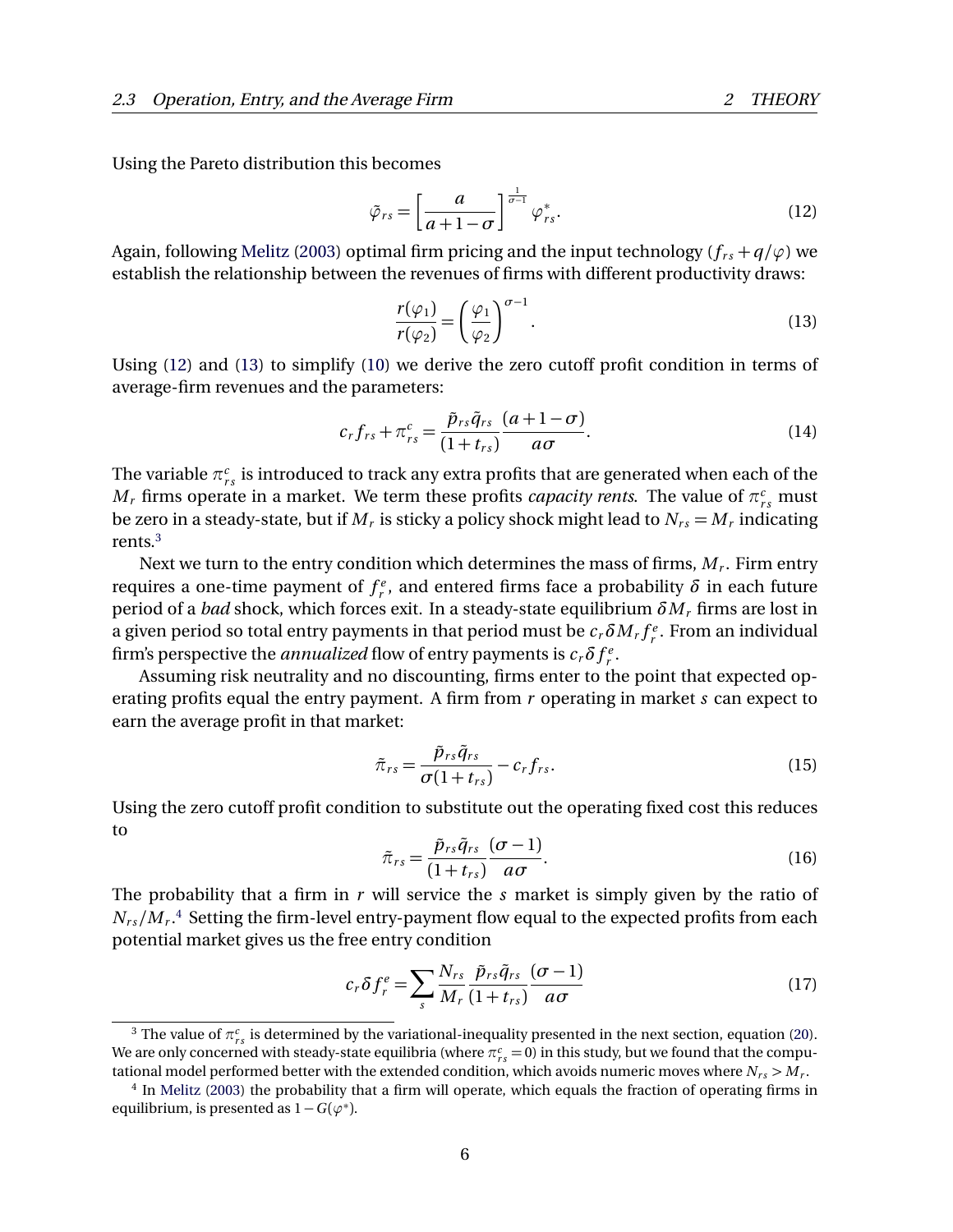| <b>Equilibrium Condition</b>    | (Equation) | <b>Associated Variable</b>                         | <b>Dimensions</b> |
|---------------------------------|------------|----------------------------------------------------|-------------------|
|                                 |            |                                                    |                   |
| Zero cutoff profits (ZCP)       | (14)       | $N_{rs}$ : Number of operating firms               | $R \times R$      |
| Free entry (FE)                 | (17)       | $M_r$ : Mass of firms taking a draw                | R                 |
| Dixit-Stiglitz preferences      | (4)        | $P_r$ : Price index                                | R                 |
| Firm-level demand               | (5)        | $\tilde{q}_{rs}$ : Average-firm quantity           | $R \times R$      |
| Firm-level pricing              | (7)        | $\tilde{p}_{rs}$ : Average-firm price              | $R \times R$      |
| CES wtd. Average $\varphi$      | (12)       | $\tilde{\varphi}_{rs}$ : Average-firm productivity | $R \times R$      |
| Pareto dist. Marginal $\varphi$ | (18)       | $\varphi_{rs}^*$ : Marginal-firm productivity      | $R \times R$      |
| Input-market clearance          | (19)       | $c_r$ : Composite-input price                      | R                 |
| Capacity constraint             | (20)       | $\pi_{rs}^c$ : Capacity rents                      | $R \times R$      |
| <b>Total Dimensions:</b>        |            |                                                    | $3R + 6R^2$       |

<span id="page-6-2"></span>Table 1: PE module; multiregion heterogeneous-firms partial-equilibrium

which determines the mass of firms, *M<sup>r</sup>* .

Finally we can recover the marginal productivity as a function of the fraction of operating firms,  $N_{rs}/M_r = 1 - G(\varphi^*)$ . Applying the Pareto distribution and inverting we have

<span id="page-6-0"></span>
$$
\varphi_{rs}^* = \frac{b}{\left(\frac{N_{rs}}{M_r}\right)^{1/a}}.\tag{18}
$$

In the following section we formalize a computational model based on the outlined heterogenousfirms theory.

### **3 Solution Method**

### **3.1 Partial Equilibrium Module**

The exogenous links that make the PE module operational are the expenditure levels in each region,  $\bar{E}_r$ , (which establish demand for manufactured goods) and the prices,  $\bar{c}_r$ , and quantities,  $\bar{Y}_r$ , of the composite inputs to manufacturing. The model needs some flexibility to react to shocks, however, so we assume a constant-elasticity input-supply function centered (each iteration) on the quantity of inputs used by the sector in the general equilibrium ( $\bar{Y_r}$ ). Input supply is thus  $\bar{Y}_r(c_r/\bar{c}_r)^\eta$ , where  $\eta$   $>$  0 is the elasticity. If the PE model is consistent with the general equilibrium  $c_r = \bar{c}_r$ , where  $c_r$  satisfies the equilibrium conditions in both modules.

Table [1](#page-6-2) summarizes the nonlinear conditions in the PE module and establishes the complementarity between equations and associated variable. In addition to the conditions developed in the previous section we add the input-market clearance condition (which determines  $c_r$ )

<span id="page-6-1"></span>
$$
\bar{Y}_r \left(\frac{c_r}{\bar{c}_r}\right)^{\eta} = \delta f_r^e M_r + \sum_s N_{rs} \left(f_{rs} + \frac{\tilde{q}_{rs} \tau_{rs}}{\tilde{\varphi}_{rs}}\right),\tag{19}
$$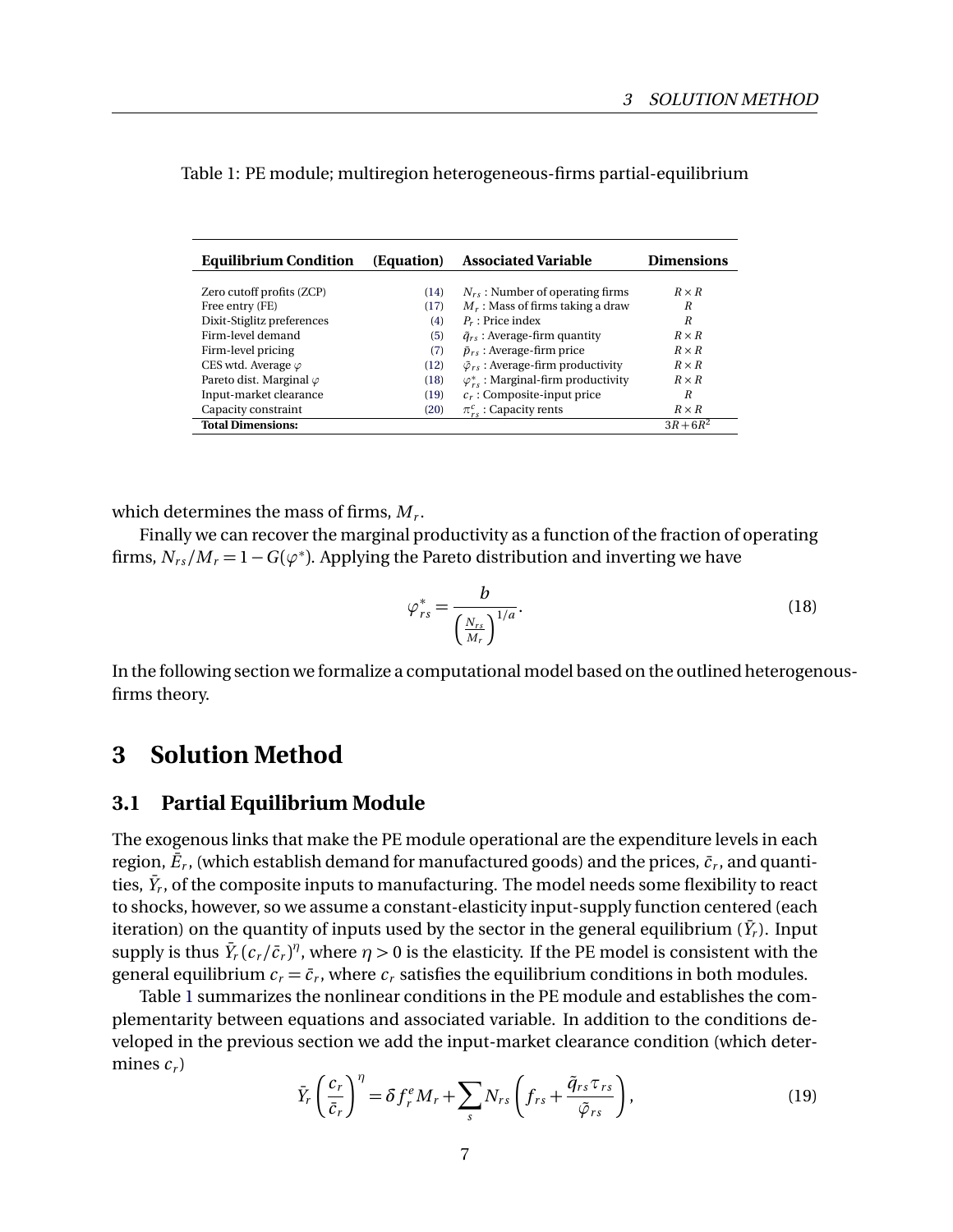and the complementary-slack condition for determining capacity rents  $(\pi_{rs}^c)$ 

<span id="page-7-0"></span>
$$
M_r - N_{rs} \ge 0; \ \pi_{rs}^c \ge 0; \ \pi_{rs}^c (M_r - N_{rs}) = 0. \tag{20}
$$

As noted above, in a steady-state equilibrium  $\pi^c_{rs}$  will equal zero, but the computational model benefits from an explicit constraint that prevents numeric moves where  $N_{rs}$   $>$   $M_{r}$ .<sup>[5](#page-7-1)</sup>

### **3.2 General Equilibrium Module**

The General Equilibrium Module (GE) is formulated as a standard constant-returns model of world trade in all products. Consumers have preferences over goods differentiated by region of origin (the Armington assumption). Consider the unit expenditure function associated with region-*s* purchases of goods of type *k* (we reintroduce the commodity index,  $k \in K$ , in the general equilibrium):

<span id="page-7-2"></span>
$$
P_{ks} = \psi_{ks} \left[ \sum_{r} \xi_{krs} [(1 + t_{krs}) c_{kr}]^{1-\sigma} \right]^{1/(1-\sigma)}
$$
(21)

Notice that we define the Armington aggregation directly over the composite of the sector (*k*) inputs from region *r*, which trade at a price of  $c_{kr}$ . The total and relative productivity parameter  $\psi_{ks}$  and  $\xi_{krs}$  control the functional calibration. These are the instruments through which the GE module is affected by the PE solution.

Table [2](#page-8-0) summarizes the full set of equilibrium conditions in the GE module. First we define the aggregate Cobb-Douglas expenditure function;

<span id="page-7-3"></span>
$$
P_r^E = \prod_k (P_{kr})^{\alpha_k}.
$$
\n(22)

The remaining transformation technologies are given by our characterization of the commodityspecific price index, [\(21\)](#page-7-2), and the composite-input cost function, [\(6\)](#page-3-3).

Each price (index) has an associated market. Let  $\bar{e}_{ir}$  be the exogenous endowment of factor *j* in region *r*. This will equal the quantity demanded;

<span id="page-7-4"></span>
$$
\bar{e}_{jr} = \sum_{k} \frac{\beta_{jkr} c_{kr} Y_{kr}}{w_{jr}}.
$$
\n(23)

In turn the supply of the composite-input activity will equal demand (as derived from the Armington activity):

<span id="page-7-5"></span>
$$
Y_{kr} = \sum_{s} \xi_{krs} \psi_{ks} A_{ks} \left( \frac{P_{ks}}{(1 + t_{krs})c_{kr}} \right)^{\sigma}.
$$
 (24)

Supply of the Armington composite equals gross demand:

<span id="page-7-6"></span>
$$
A_{kr} = \frac{\alpha_k E_r}{P_{kr}}.\tag{25}
$$

<span id="page-7-1"></span> $5$  This also indicates how the model might be extended into an intertemporal context where  $M_r$  cannot adjust instantaneously.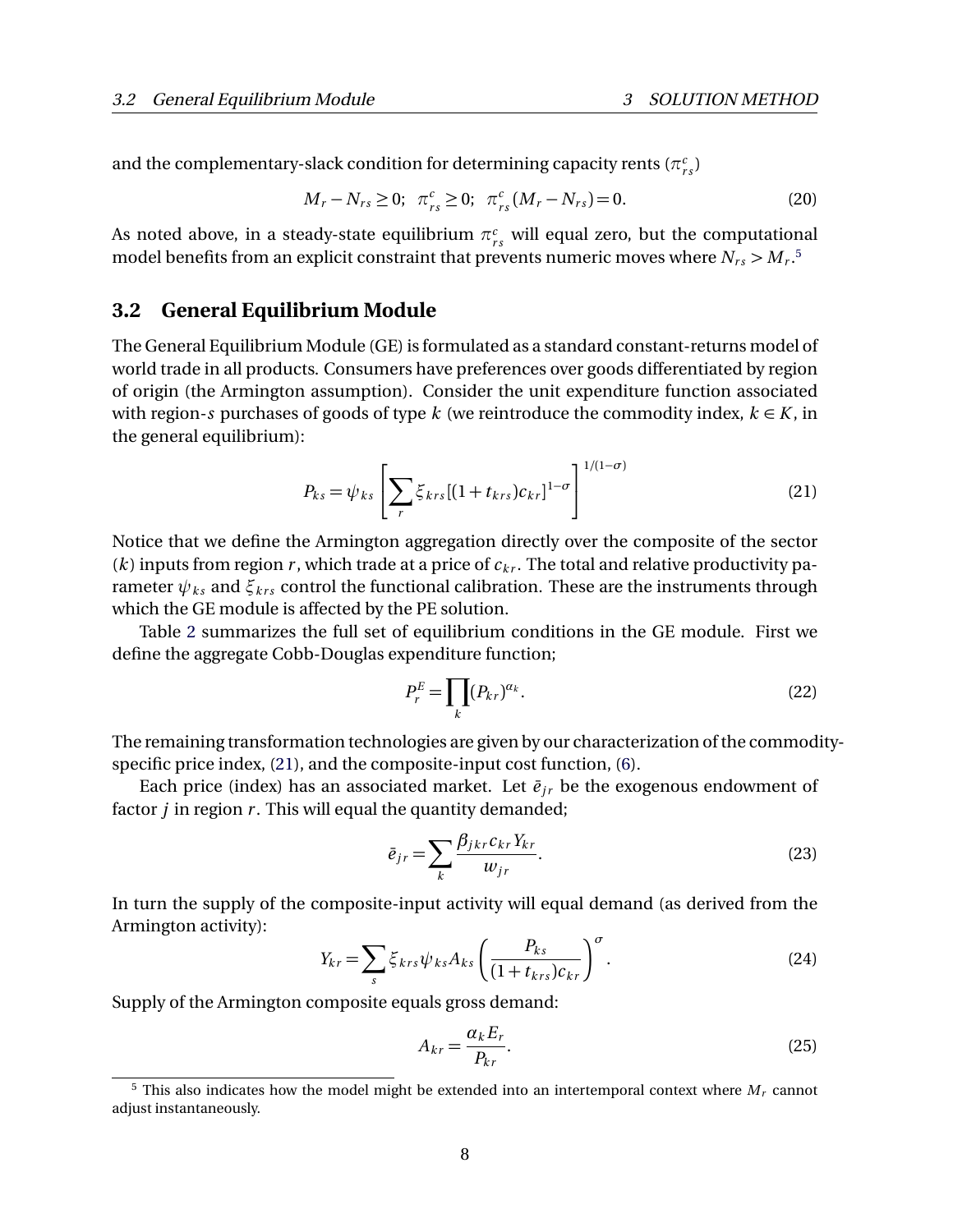| <b>Equilibrium Condition</b>        | (Equation) | <b>Associated Variable</b>           | <b>Dimensions</b> |
|-------------------------------------|------------|--------------------------------------|-------------------|
| <b>Optimality conditions:</b>       |            |                                      |                   |
| <b>Expenditure function</b>         | (22)       | $E_r$ : Total Expenditures           | R                 |
| Zero-profits Armington Activity     | (21)       | $A_{kr}$ : Armingtion activity level | $K \times R$      |
| Zero-profits Production             | (6)        | $Y_{kr}$ : Sectoral Output           | $K \times R$      |
| <b>Market-clearance conditions:</b> |            |                                      |                   |
| Input markets                       | (23)       | $w_{ir}$ : Factor price by type      | $I \times R$      |
| Product markets                     | (24)       | $c_{kr}$ : Composite-input price     | $K \times R$      |
| Armington-Composite markets         | (25)       | $P_{kr}$ : Price index by commodity  | $K \times R$      |
| Gross supply and demand             | (26)       | $P_{r}^{E}$ : Aggregate price index  | R                 |
| Income balance:                     |            |                                      |                   |
| Final demand                        | (27)       | $W_r$ : Hicks welfare index          | R                 |
| Factor income + tariff revenue      | (28)       | $I_r$ : Nominal income               | R                 |
|                                     |            |                                      | 4R                |
| <b>Total Dimensions</b>             |            |                                      | $+4(K \times R)$  |
|                                     |            |                                      | $+(I \times R)$   |

#### <span id="page-8-0"></span>Table 2: GE module: multiregion constant-returns general equilibrium

Gross expenditures equal the value of final demand plus the value of intermediate use:

<span id="page-8-1"></span>
$$
E_r = P_r^E W_r + \sum_k \beta_{kr}^E c_{kr} Y_{kr}.
$$
\n
$$
(26)
$$

The welfare index is calculated directly from the ratio of income to the price of the aggregate commodity:

<span id="page-8-2"></span>
$$
W_r = \frac{I_r}{P_r^E}.\tag{27}
$$

Income in a region equals the value of factor endowments plus tariff revenues:

<span id="page-8-3"></span>
$$
I_s = \sum_j w_{js} \bar{e}_{js} + \sum_k \sum_r t_{krs} \xi_{krs} \psi_{ks} A_{ks} \left( \frac{P_{ks}}{(1 + t_{krs})c_{kr}} \right)^{\sigma}.
$$
 (28)

### **3.3 Full Solution**

The challenge to arriving at a fully consistent general equilibrium is to adjust the  $\psi_{ks}$  and  $\xi_{krs}$  (where  $k =$  Manufacturing) such that aggregate supply of the manufacturing composite and relative demands for inputs are consistent with the PE solution. Changes in the number of firms will indicate total and relative productivity changes in the composite inputs embodied in the trade flow. Once these productivity changes are incorporated the GE module can be solved to find a new set of gross expenditures, input prices, and input quantities to pass back to the PE module. At the global solution there are no additional adjustments in the *ψ* and *ξ*, and the common variables across the PE and GE modules have the same solution values.